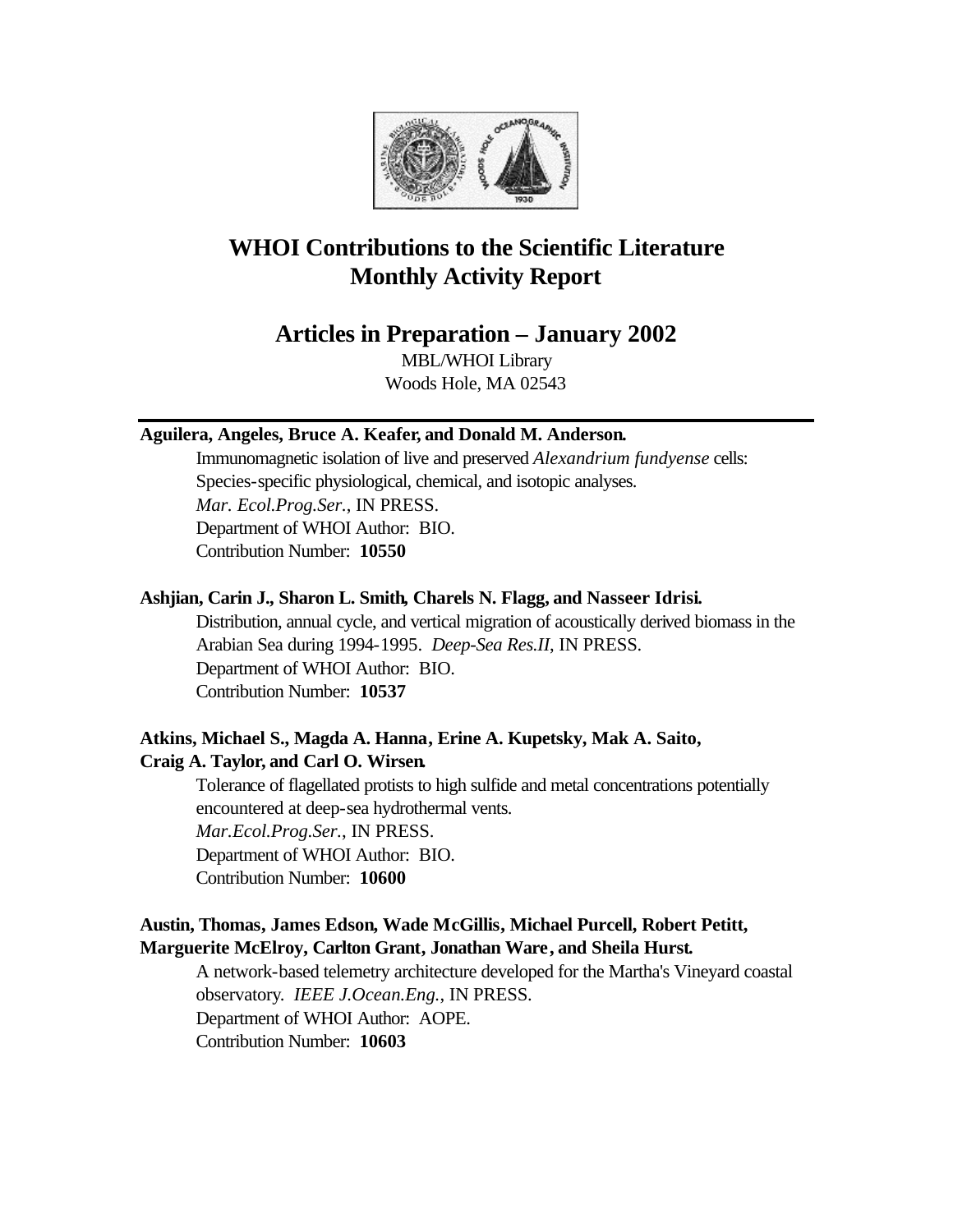#### **Bach, Wolfgang, Neil R. Banerjee, Henry J. B. Dick, Edward T. Baker.**

Discovery of ancient and active hydrothermal systems along the ultra-slow spreading Southwest Indian Ridge 10-16ºE. *Geochem.Geophys.Geosyst.*, IN PRESS. Department of WHOI Author: MCG. Contribution Number: **10570**

#### **Baird, Robin W., J. Fabrizio Borsani, M. Bradley Hanson, and Peter L. Tyack.**

Diving behavior of long-fined pilot whales in the Ligurian Sea. *Mar.Mamm.Sci.*, IN PRESS. Department of WHOI Author: BIO. Contribution Number: **10322**

#### **Conte, M. H. and J. C. Weber.**

Long range atmospheric transport of terrestrial organic biomarkers to the western North Atlantic: Implications for paleoclimatic assessment. *Org.Geochem.*, IN PRESS. Department of WHOI Author: MCG. Contribution Number: **10532**

### **Dai, M. H., J. M. Kelley, and K. O. Buesseler.**

Do colloids facilitate plutonium migration in groundwater? *Nature*, IN PRESS. Department of WHOI Author: MCG. Contribution Number: **10430**

#### **DuRand, Michele D., Rebecca E. Green, Heidi M. Sosik, and Robert J. Olson.**

Diel variations in optical properites of *Micromonas pusilla* (Prasinophyceae). *J.Phycol.*, IN PRESS. Department of WHOI Author: BIO. Contribution Number: **10608**

#### **Evans, Rob L., Spahr C. Webb, and the RIFT-UMC Team.**

Crustal resistivity structure at 9º5' N on the East Pacific Rise: Results of an electromagnetic survey. *Geophys.Res.Let.*, IN PRESS. Department of WHOI Author: GEOL. Contribution Number: **NONE**

# **Freitag, Lee, Mark Johnson, and Milica Stojanovic.**

Integrated Doppler tracking and interpolation for phase-coherent acoustic communication. *IEEE J.Ocean.Eng.*, IN PRESS. Department of WHOI Author: AOPE. Contribution Number: **10606**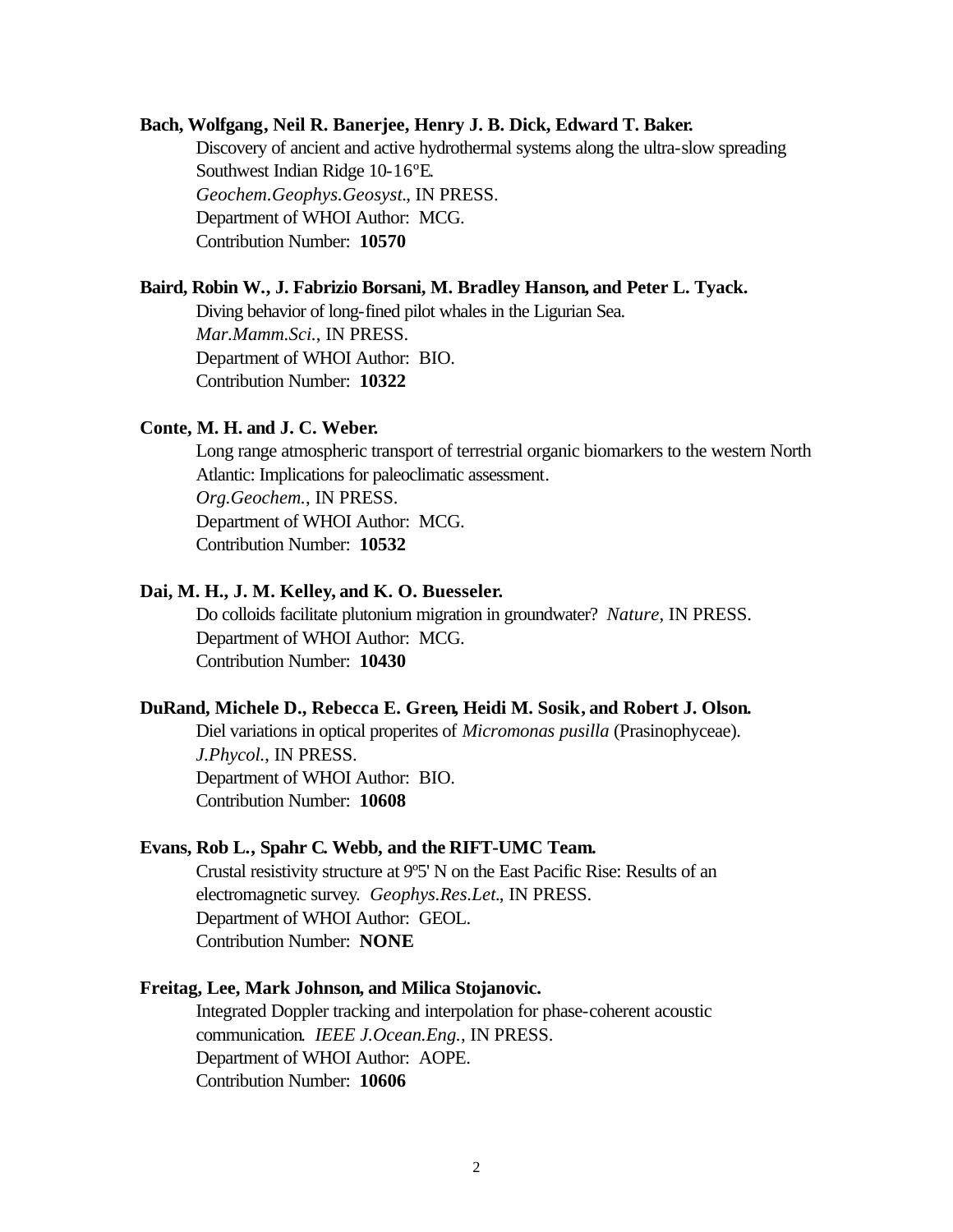#### **Frysinger, Glenn S., Richard B. Gaines, and Christopher M. Reddy.**

A new tool for environmental forensics. *Environ.Forensics*, IN PRESS. Department of WHOI Author: MCG. Contribution Number: **10585**

# **Geyer, W. R., P. S. Hill, and G. C. Kineke.**

The transport and dispersal of sediment by buoyant coastal flows. *Cont.Shelf Res.*, IN PRESS. Department of WHOI Author: AOPE. Contribution Number: **10602**

# **Glover, David M., Scott C. Doney, Arthur J. Mariano, Robert H. Evans, and Scott J. McCue .**

Mesoscale variability in time-series data: Satellite based estimates for the U. S. JGOFS Bermuda Atlantic Timeseries Study (BATS) site. *J.Geophys.Res.*, IN PRESS. Department of WHOI Author: MCG. Contribution Number: **10507**

#### **Jaffe, Lillie A., Bernhard Peucker-Ehrenbrink, and Steven T. Petsch.**

Mobility of rhenium, platinum group elements and organic carbon during black shale weathering. *Earth Planet.Sci.Lett.*, IN PRESS. Department of WHOI Author: MCG. Contribution Number: **10539**

#### **Kilfoyle, Dan, James Preisig, and Arthur Baggeroer.**

Spatial modulation over partially coherent multiple-input/multiple-output channels. *IEEE Trans.on Signal Processing*, IN PRESS. Department of WHOI Author: AOPE. Contribution Number: **10598**

## **Li, Aishao, Mario R. Sengco, and Donald M. Anderson.**

Flocculation and removal of Pfiesteria. *J.Plankton Res.*, IN PRESS. Department of WHOI Author: BIO. Contribution Number: **10607**

# **Licciardi, Joseph M., Peter U. Clark, Edward J. Brook, Kenneth L. Pierce, Mark D. Kurz, David Elmore, and Pankaj Sharma.**

Cosmogenic <sup>3</sup>He and <sup>10</sup>Be chronologies of the late Pinedale northern Yellowstone ice cap, Montana. *Geology*, IN PRESS. Department of WHOI Author: MCG. Contribution Number: **10490**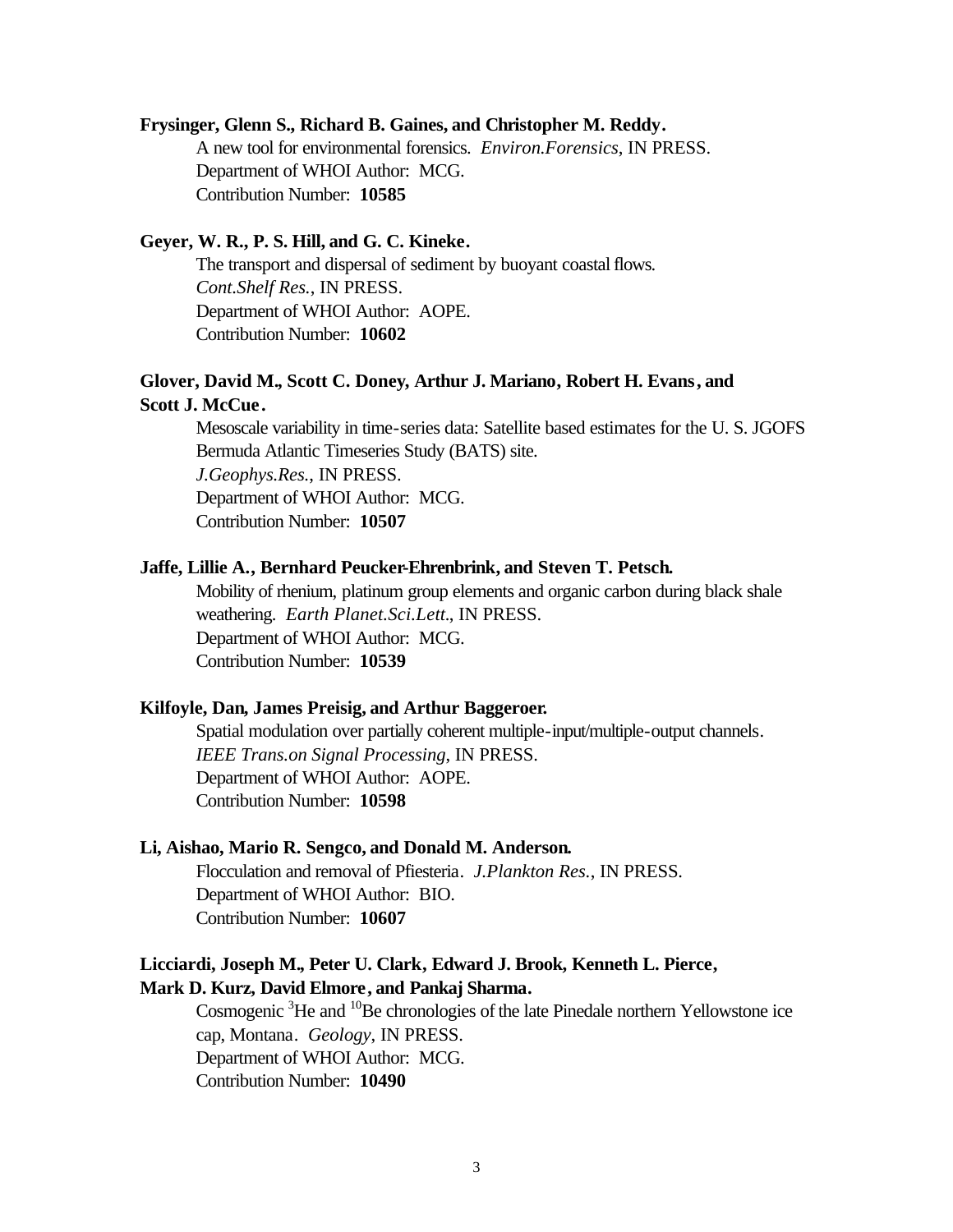#### **Lott, Dempsey E., III**

Improvements in noble gas separation methodology: A nude cryogenic trap. *Geochem.Geophys.Geosyst.*, IN PRESS. Department of WHOI Author: MCG. Contribution Number: **10491**

# **Marsh, Adam G., Lauren S. Mullineauax, Craig M. Young, and Donal T. Manahan.**

Larval dispersal potential of the tubeworm *Riftia pachyptila* along a deep-ocean ridge axis. *Nature*, IN PRESS. Department of WHOI Author: BIO. Contribution Number: **10320**

#### **Martin Traykovski, Linda V. and Heidi M. Sosik.**

Feature-based classification of optical water types in the Northwest Atlantic based on satellite ocean colour data. *J.Geophys.Res.*, IN PRESS. Department of WHOI Author: BIO. Contribution Number: **10530**

#### **McGillicuddy, D. J., Jr. and A. C. Bucklin.**

Intermingling of two *Pseudocalanus* species. *J.Mar.Res.*, IN PRESS. Department of WHOI Author: AOPE. Contribution Number: **10599**

# **Mendez, Silvia M., David M. Kulis, and Donald M. Anderson.**

PSP toxin production of Uruguyan isolates of *Gymnodinium catenatum* and Alexandrium tamarense. In: *Proceedings of the 95th International Conference on Harmful Algal Blooms*. G. M. Hallegraeff, S. I. Blackburn, C. J. Bolch, and R. J. Lewis, eds., IN PRESS. Department of WHOI Author: BIO. Contribution Number: **10185**

# **Micheli, Fiorenza, Charles H. Peterson, Lauren S. Mullineaux, Charles R. Fisher, Susan W. Mills, Gorka Sancho, Galen A. Johnson, and Hunter S. Lennihan.**

Species interactions at deep-sea hydrothermal vents: The role of predation in structuring communities in an extreme environment. *Ecology*, IN PRESS. Department of WHOI Author: BIO. Contribution Number: **10321**

# **Naumann, Terry, Dennis Geist, and Mark Kurz.**

Petrology and geochemistry of volcano Cerro Azul: Petrologic diversity among the western Galapagos volcanoes. *J.Petrol.*, IN PRESS. Department of WHOI Author: MCG. Contribution Number: **10556**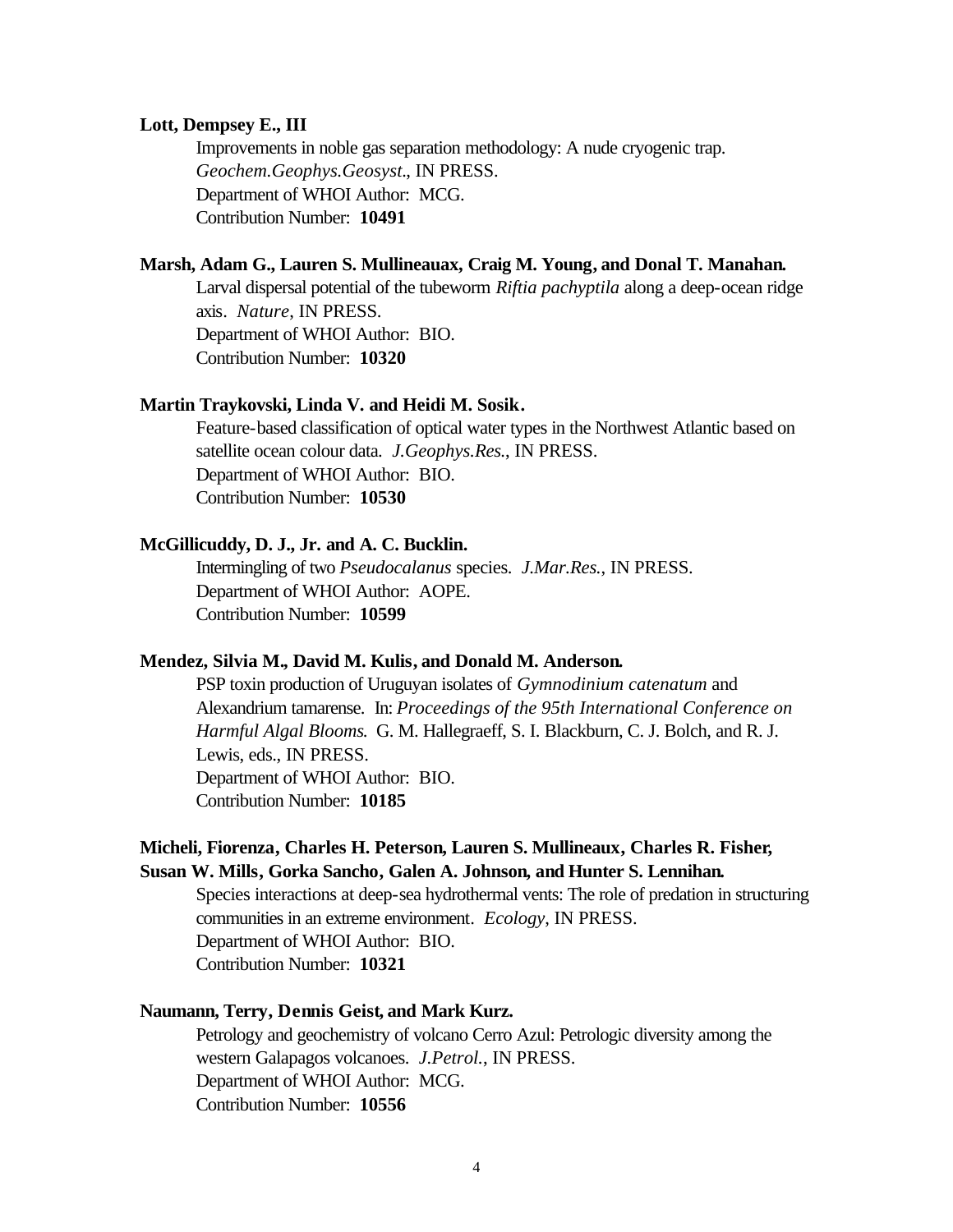#### **Neubert, Michael G., Hal Caswell, and J. D. Murray.**

Transient dynamics and pattern formation: Reactivity is necessary for Turing instabilities. *Math.Biosci.*, IN PRESS. Department of WHOI Author: MCG. Contribution Number: **10528**

# **Nowacek, Douglas P.**

Sequential foraging behaviour of bottlenose dolphins, *Tursiops truncatus* in Sarasota Bay, FL. *Behaviour*, IN PRESS. Department of WHOI Author: BIO. Contribution Number: **10543**

#### **Peucker-Ehrenbrink, Bernhard, and Bor-ming Jahn.**

Rhenium-osmium isotope systematics and platinum group element concentrations: I. Loess and the upper continental crust. *Geochem.Geophys.Geosyst.*, IN PRESS. Department of WHOI Author: MCG. Contribution Number: **10495**

# **Reddy, Christopher M., Ann Pearson, Li Xu, Ann P. McNichol, Bruce Benner, Stephen A. Wise, George Klouda, Lloyd A. Currie, and Timothy I. Eglinton.**

Radiocarbon as a tool to apportion the sources of polycyclic aromatic hydrocarbons and black carbon in environmental samples.

*Environ.Sci.Technol.*, IN PRESS.

Department of WHOI Author: MCG.

Contribution Number: **10587**

### **Schmitz, B., M. Tassinari, Bernhard Peucker-Ehrenbrink.**

A rain of ordinary chrondritic meteorites in the early Ordovician. *Earth Planet.Sci.Lett.*, IN PRESS. Department of WHOI Author: MCG. Contribution Number: **10544**

#### **Shimeta, Jeff, Carl L. Amos, Stace E. Beaulieu, and Oladipo M. Ashiru.**

Sequential resuspension of protists by accelerating tidal flow: Implications for community structure in the benthic boundary layer. *Limnol.Oceanogr.*, IN PRESS. Department of WHOI Author: AOPE. Contribution Number: **10605**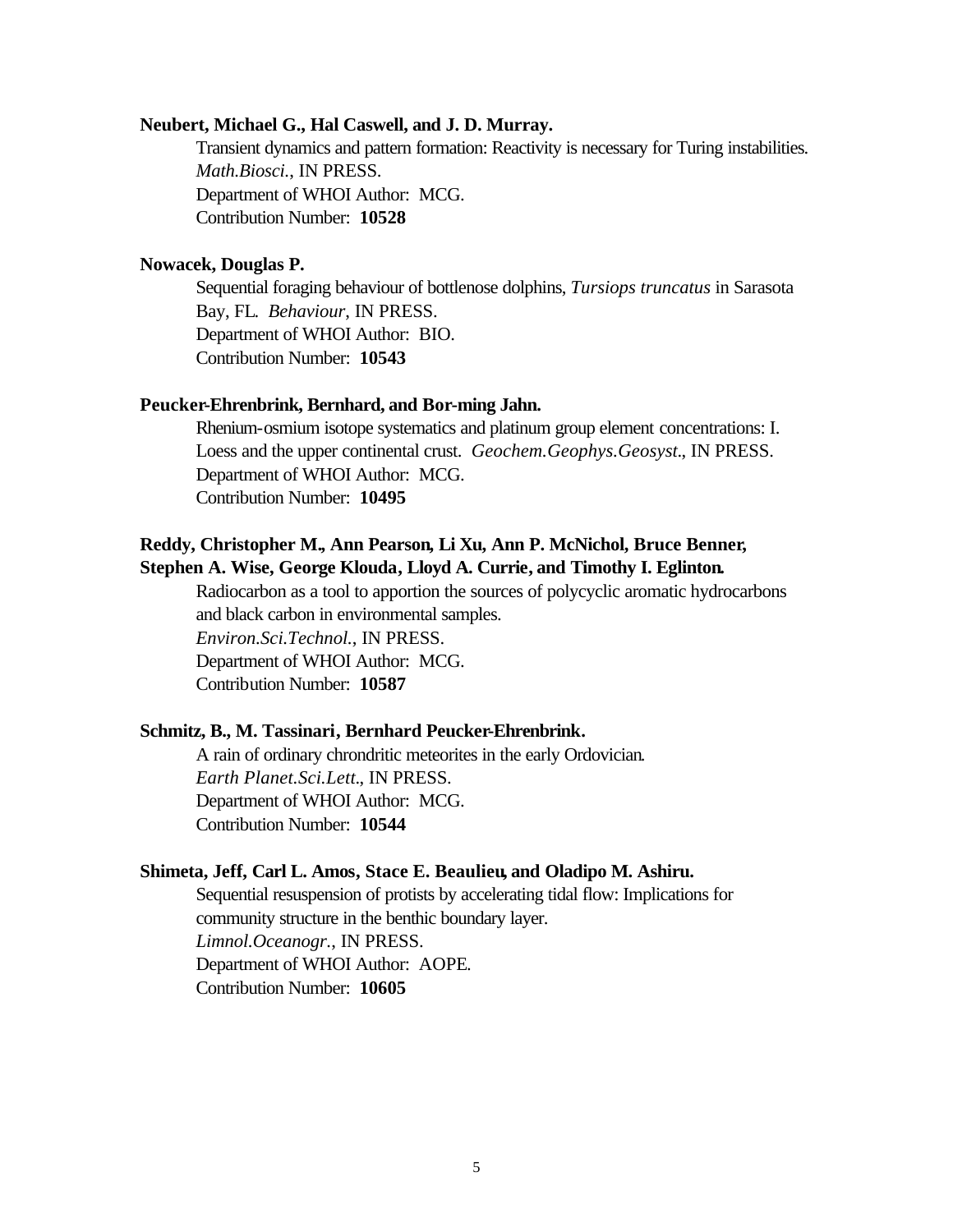# **Singh, Hanumant, James Bellingham, Franz Hover, Steve Lerner, Bradley A. Moran, Keith von der Heydt, and Dana Yoerger.**

Docking for an autonomous ocean sampling network. *IEEE J.Ocean.Eng.*, IN PRESS. Department of WHOI Author: AOPE. Contribution Number: **10564**

# **Straneo, Fiammetta, Mistuhiro Kawase, and Robert S. Pickart.**

Effects of wind on convection in strongly and weakly baroclinic flows with application to the Labrador Sea. *J.Phys.Oceanogr.*, IN PRESS. Department of WHOI Author: PO. Contribution Number: **10609**

#### **Sun, Bomin, Lisan Yu, and Robert A. Weller.**

Comparisons of surface meteorology and turbulent heat fluxes over the Atlantic: NWP model analyses versus moored buoy observations. *J.Climate*, IN PRESS. Department of WHOI Author: PO. Contribution Number: **10596**

#### **Treguier, A. M., N. G. Hogg, M. Maltrud, K. Speer, and V. Thierry.**

On the origin of deep zonal flows in the Brazil Basin. *J.Phys.Oceanogr.*, IN PRESS. Department of WHOI Author: PO. Contribution Number: **10595**

# **Xie, Huixiang, Steven S. Andrews, William R. Martin, Jared Miller, Lori Ziolkowski, Craig D. Taylor, and Oliver C. Zafiriou.**

Validated methods for sampling and headspace analysis of carbon monoxide in seawater. *Mar.Chem.*, IN PRESS. Department of WHOI Author: MCG. Contribution Number: **10501**

#### **Zafiriou, Oliver C., Steve A. Andrews, and Wei Wang.**

Concordant estimates of oceanic carbon monoxide source and sink processes in the Pacific yield a balanced global ''blue-water'' CO budget. *Global Biogeochem.Cycles*, IN PRESS. Department of WHOI Author: MCG. Contribution Number: **10505**